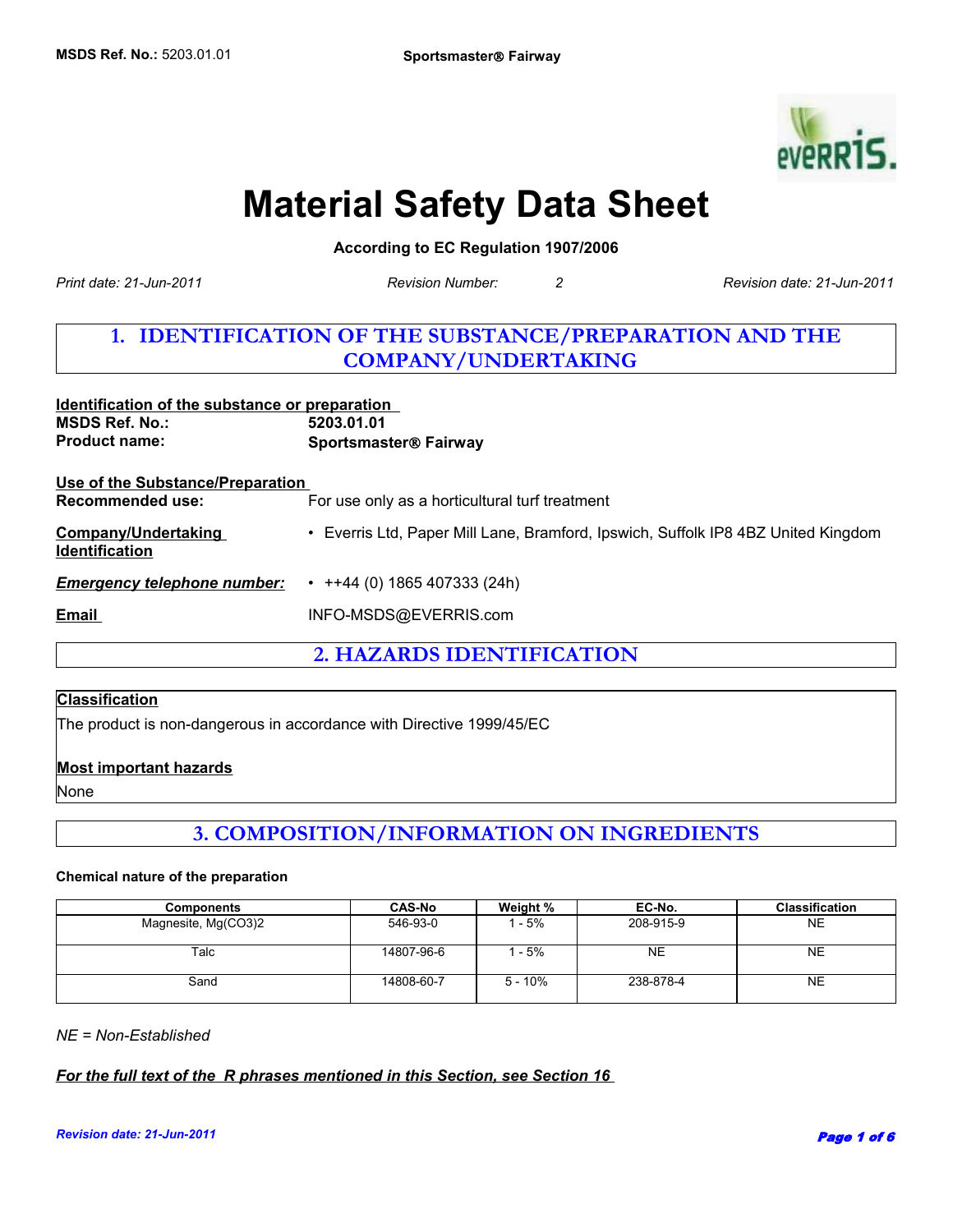### **4. FIRST AID MEASURES**

| <b>General advice:</b> | In the case of accident or if you feel unwell, seek medical advice immediately (show<br>the label where possible).                                 |
|------------------------|----------------------------------------------------------------------------------------------------------------------------------------------------|
| Ingestion:             | Rinse mouth. Do not induce vomiting. If symptoms persist, call a physician.                                                                        |
| Inhalation:            | Move to fresh air. If symptoms persist, call a physician.                                                                                          |
| Skin contact:          | Wash off immediately with soap and plenty of water. Remove and wash<br>contaminated clothing before re-use. If symptoms persist, call a physician. |
| Eye contact:           | Rinse immediately with plenty of water, also under the eyelids, for at least 15<br>minutes. If symptoms persist, call a physician.                 |

### **5. FIRE-FIGHTING MEASURES**

#### **Suitable extinguishing media:**

Coordinate fire extinguishing measures to fire in surrounding area

#### **Unsuitable extinguishing media:**

High volume water jet

#### **Special exposure hazards arising from the substance or preparation itself, its combustion products, or released gases:**

Danger of toxic gases in smoke in case of fire

#### **Special protective equipment for firefighters:**

Use personal protective equipment. In the event of fire, wear self-contained breathing apparatus.

#### **Specific methods:**

Collect contaminated fire extinguishing water separately. This must not be discharged into drains.

### **6. ACCIDENTAL RELEASE MEASURES**

#### **Personal precautions:**

Use personal protective equipment.

#### **Environmental precautions:**

Do not allow material to contaminate ground water system. Do not flush into surface water or sanitary sewer system. Local authorities should be advised if significant spillages cannot be contained.

#### **Methods for cleaning up:**

Avoid dust formation. Sweep up and shovel into suitable containers for disposal.

## **7. HANDLING AND STORAGE**

#### **Handling:**

**Technical measures/precautions:** Ensure adequate ventilation.

**Safe handling advice: Handle in accordance with good industrial hygiene and Handle in accordance with good industrial hygiene and** safety practice. When using do not eat or drink. Do not smoke. Wash hands and exposed skin after use / handling.

**Storage:**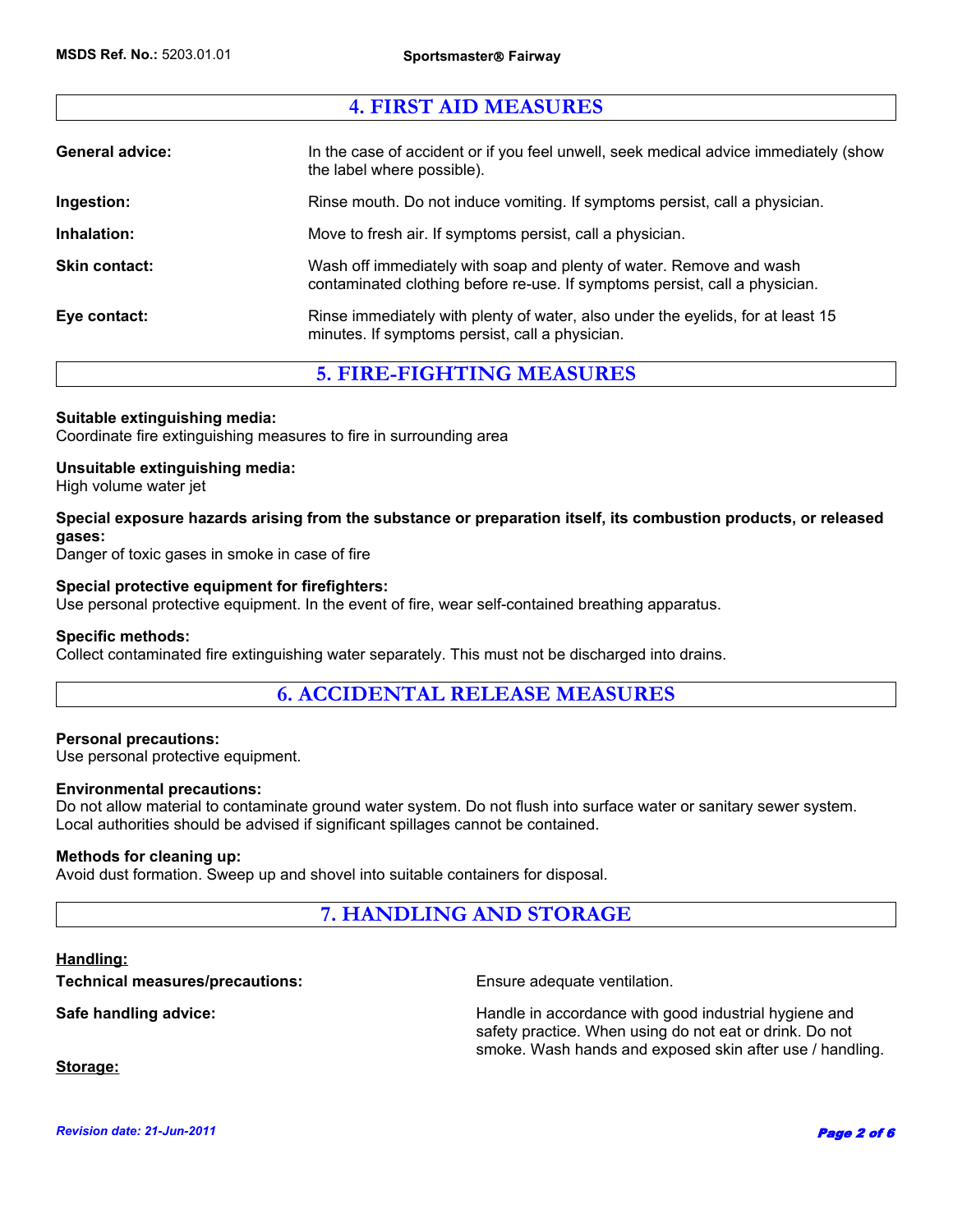**Incompatible products:**  $\qquad \qquad \qquad$  No information available

**Technical measures/storage conditions:** Store in original container. Keep tightly closed in a dry and cool place. Protect from extreme temperatures.

### **8. EXPOSURE CONTROLS / PERSONAL PROTECTION**

**Respiratory protection:** Effective dust mask.

**Engineering measures to reduce exposure:** Personal protective equipment is not normally required gloves can be worn for personal hygiene. In case of accidental spillage of bulk product, wear personal protective equipment appropriate to the task (see below).

#### **Occupational exposure controls**

#### **Personal protective equipment**

**Hand protection: Example 20 and Series and Protective gloves. Nitrile rubber.** 

#### **Exposure limit values**

**UK EH40 WEL:** LTEL (8hr TWA) 10mg/m<sup>3</sup> **Belgium - 8 Hr VLE** 10 mg/m<sup>3</sup> TWA *Magnesite, Mg(CO3)2*  **France INRS (VME) Spain - Valores Limite Ambientales - VLE** 10 mg/m<sup>3</sup> VLA-ED

#### *Talc*

 **Belgium - 8 Hr VLE Czech Republic OEL** = 10 mg/m<sup>3</sup> TWA

**Finland - Occupational Exposure Limits - 8 hour** 0.5 fibers/cm3 TWA

**Portugal - TWAs** 2 mg/m3 TWA  **Spain - Valores Limite Ambientales - VLE** 2 mg/m3 VLA-ED **Sweden - OEL - 8 Hour Germany TRGS900:** 2 A mg/m<sup>3</sup>  **Netherlands - OEL - MACs:** 

**UK EH40 WEL:** 1 mg/m<sup>3</sup> TWA

#### *Sand*

**Belgium - 8 Hr VLE** 2012 **Delaysing the ULE** 0.1 mg/m<sup>3</sup> TWA **Finland - Occupational Exposure Limits - 8 hour** 0.5 mg/m<sup>3</sup> TWA **France INRS (VME)** 0.1 mg/m<sup>3</sup> VME  **Netherlands - OEL - MACs:** 0.075 mg/m3 TWA **Norway - 8 h:** 0.1 mg/m<sup>3</sup> TWA

 **Portugal - TWAs** 0.025 mg/m3 TWA **Spain - Valores Limite Ambientales - VLE** 0.1 mg/m<sup>3</sup> VLA-ED **Sweden - OEL - 8 Hour**  0.1 mg/m<sup>3</sup> LLV

**Eye/face protection** Safety glasses with side-shields.

**Skin and body protection: Example 2 Example 2 Eightweight protective clothing.** 

**Hygiene measures** Microsoft Communist Communist Communist Communist Communist Communist Communist Communist Communist Communist Communist Communist Communist Communist Communist Communist Communist Communist Communist Com stopping and immediately after handling. Remove and wash contaminated clothing before re-use.

10 mg/m3 VME

2 mg/m3 TWA

2 mg/m3 LLV  $= 2.0$  mg/m<sup>3</sup> TWA 0.3 mg/m3 TWA 5 mg/m3 TWA  $0.25$  mg/m $3$  TWA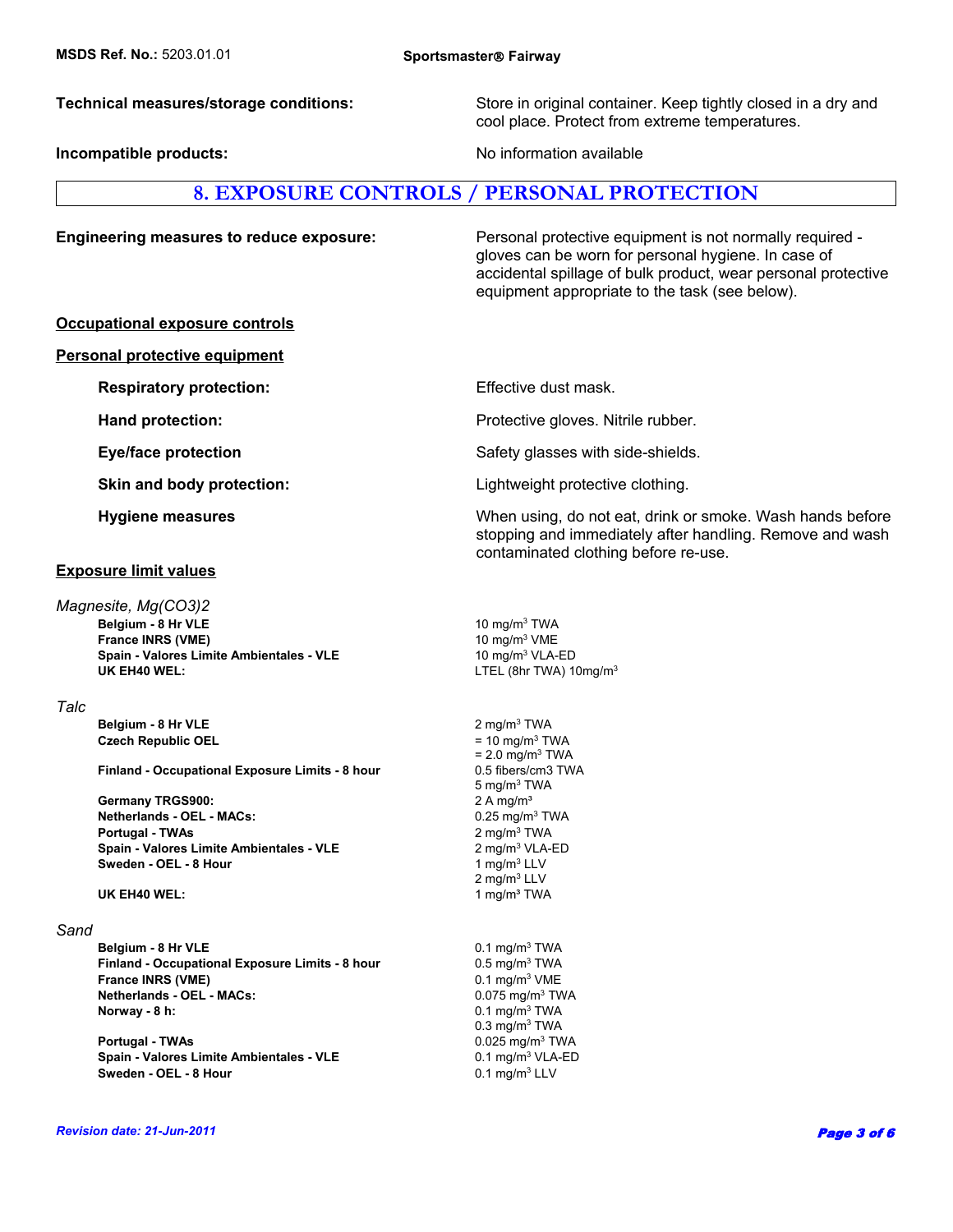**UK EH40 WEL:**

LTEL (8 Hr) 6 mg/m $3$  (total inhalable dust) STEL (15 min) 2.4 mg/m<sup>3</sup> (total respirable dust)

# **9. PHYSICAL AND CHEMICAL PROPERTIES**

### **General Information**

Physical State: Solid Color: **Solid** Color: **Color:** Light grey, Beige<br> **Color:** Slight Slight **Odor:** Slight

#### **Important Health Safety and Environmental Information Partly soluble**

#### **Other information**

### **10. STABILITY AND REACTIVITY**

| Stability:                                  | Stable at normal conditions         |
|---------------------------------------------|-------------------------------------|
| <b>Conditions to avoid:</b>                 | None known.                         |
| <b>Materials to avoid:</b>                  | None known.                         |
| <b>Hazardous decomposition</b><br>products: | No decomposition if stored normally |

# **11. TOXICOLOGICAL INFORMATION**

#### **Component information**

| Sand<br>$LD50/oral/rat =$                    | N.A.                      |
|----------------------------------------------|---------------------------|
| <b>Product information</b>                   |                           |
| <b>Local effects</b><br><b>Skin effects:</b> | No information available. |
| Eve effects:                                 | No information available. |
| Inhalation:                                  | No information available. |
| Ingestion:                                   | No information available. |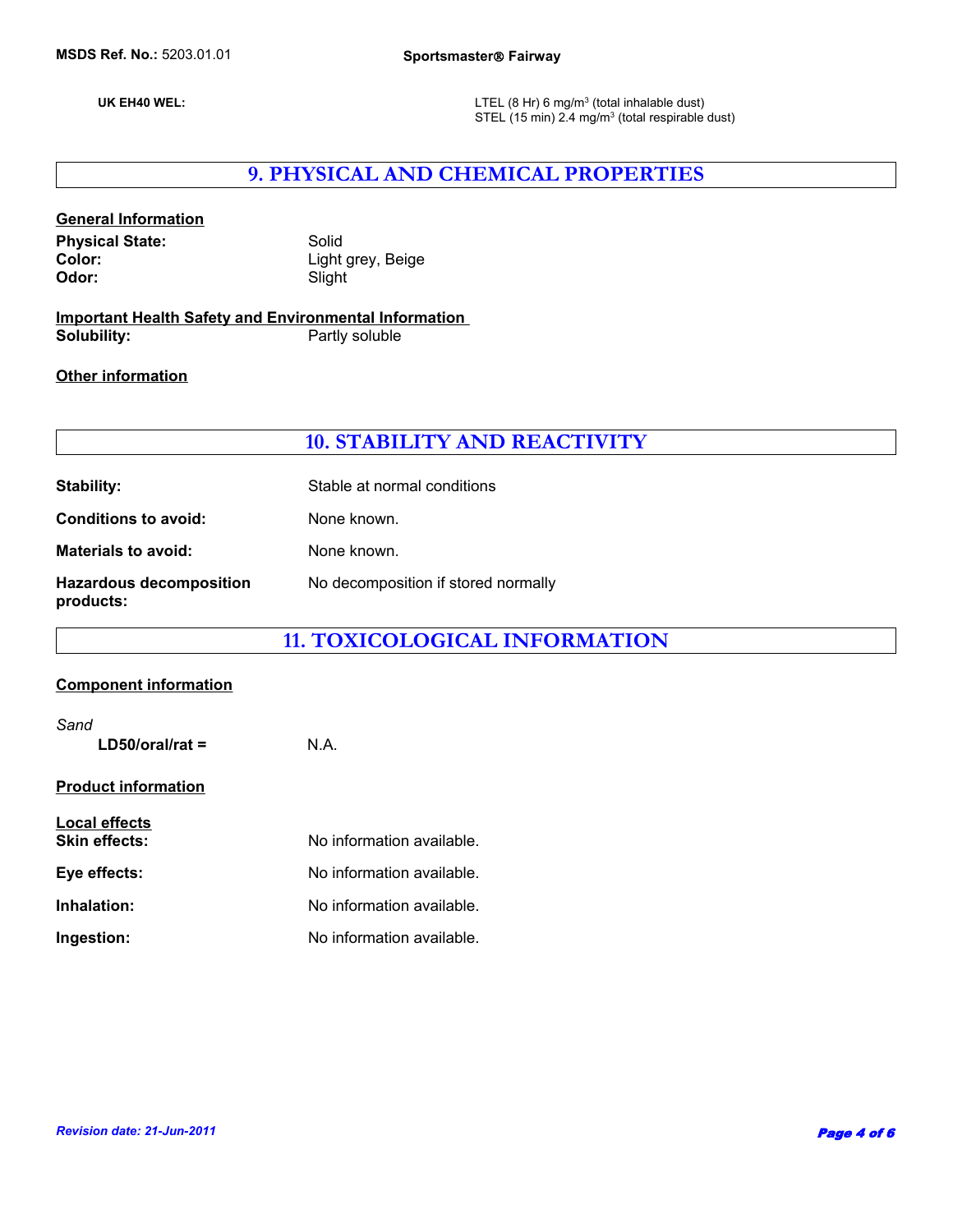# **12. ECOLOGICAL INFORMATION**

#### **Product information**

**Aquatic toxicity:** No information available.

#### **Component information**

No ecological information is available

|                                | <b>13. DISPOSAL CONSIDERATIONS</b>                                                                                                                           |
|--------------------------------|--------------------------------------------------------------------------------------------------------------------------------------------------------------|
| <b>Waste Disposal Methods:</b> | Do not contaminate ponds, waterways or ditches with chemical or used container.<br>Dispose of in accordance with local regulations and national regulations. |
| <b>Contaminated packaging:</b> | Do not re-use empty containers. Dispose of as unused product. In accordance with<br>local and national regulations.                                          |

# **14. TRANSPORT INFORMATION**

| <b>Product information</b><br><b>Physical State:</b> | Solid                        |
|------------------------------------------------------|------------------------------|
| <b>ADR/RID</b><br>UN-No:                             | Not classified for transport |
| <b>IATA</b><br>UN-No:                                | Not classified for transport |
| IMO / IMDG<br>UN-No:                                 | Not classified for transport |

# **15. REGULATORY INFORMATION**

#### **Indication of danger:**

This product does not have to be classified according to the EU regulations. To avoid risks to man and the environment, comply with the instructions for use.